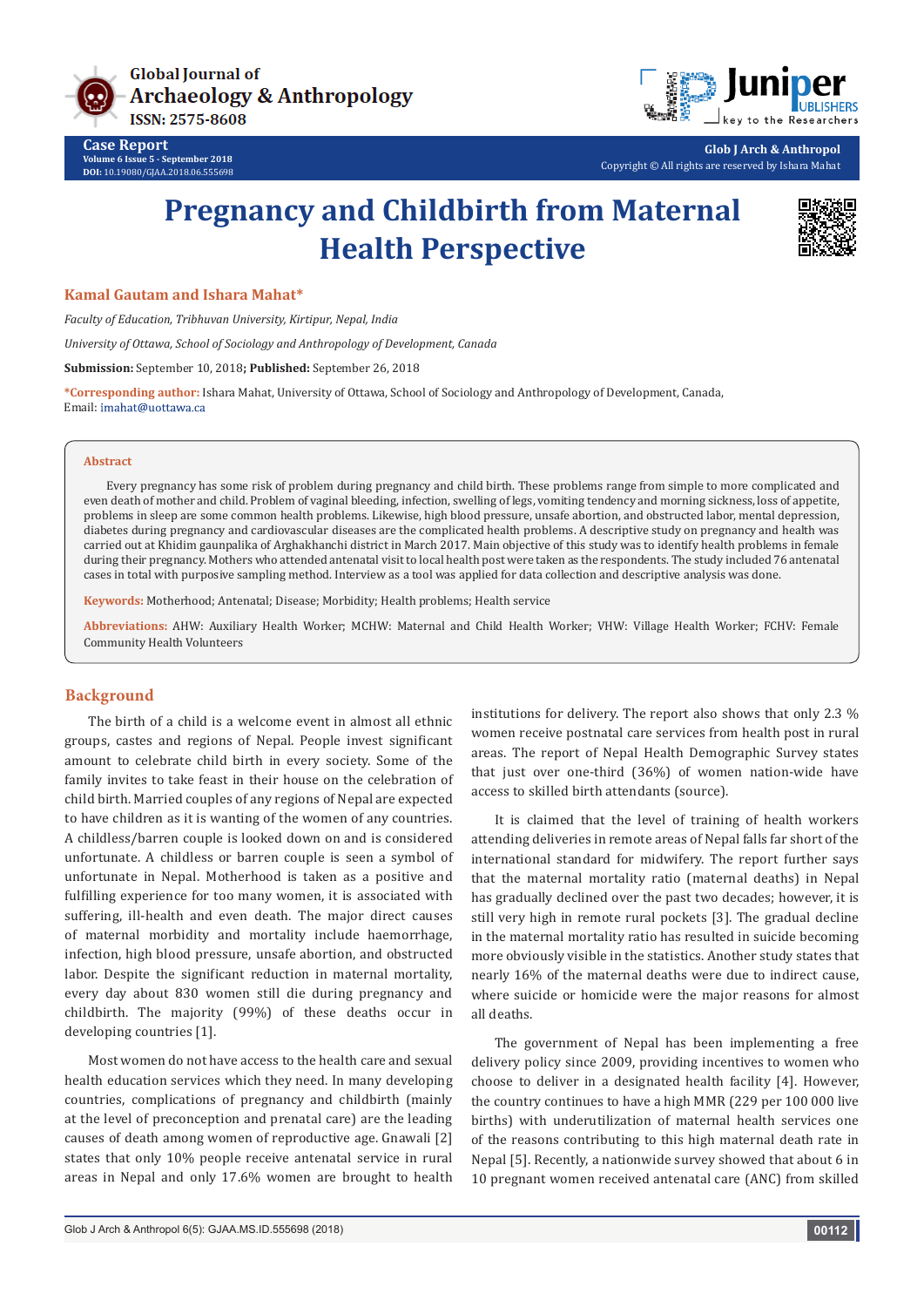providers, while only 35% of childbirths occurred in health institutions [6].

# **Methodology**

i. Study Design: a descriptive research design was applied in this study. However, the focus was on the antenatal and natal care along with the health problems faced by the respondents during antenatal period.

ii. Study Population: for this purpose, antenatal cases who attended antenatal visit to local health post were chosen as the respondents. For natal care, required data was taken from health post record. All mothers who attended in local health post were the population of the study.

Sources of Data: for this purpose, both primary and secondary sources of data were used. Interview was taken with the pregnant mothers and health post staff as primary source and out -patient record register maintained by health post was checked for delivered mothers.

iv. Study tool: Interview schedule and observation checklist were the tool used for data collection.

v. Data collection and analysis procedures: all the pregnant women who came to health post within a week for antenatal check- up were taken with census method. For natal cases, record of OPD for the last six months was checked and even interview was taken with the health post in-charge. For analysis purpose, thematic analysis method was applied.

## **Results**

## **Socio Demographic Profile**

Among antenatal mothers, out of 76 responds, 24 were from Brahman and Chhetris, 28 from Janjatis, 14 from dalits and rest from marginal groups. The age of respondents seemed varied from 17 years to 37 years of age. Regarding occupation, 09 were the job holders, 03 were belonged to business and rest were the housewives. However, the health post record showed that there were 26 cases who came for delivery at health post. Among those who came for delivery, 16 were from Brahmin and Chhetri, 5 from janjati and 5 from minorities and dalit community. Among them, 22 were the cases of first-time delivery. However, health post source told that some cases might have gone to hospitals for delivery as health post lacked modern facility to handle complications at local level.

## **Description of the Visit**

Out of the total respondents, 32 were the new cases who had visited health post for the first time after pregnancy. Among others, 29 had visited second time, 13 had visited third and only two were found at their fourth visits to health post. As mentioned earlier, there were only 26 cases were registered for safe delivery allowance that is given to mothers who get delivered at health post.

## **Minor Health Problems**

**Table 1:** Minor health problems during pregnancy.

| <b>Description</b>                  | Percentage |
|-------------------------------------|------------|
| Cases with no health problems       | 23.68      |
| Cramps                              | 2.63       |
| Back pain and burning Urinary tract | 6.57       |
| Heartburn and indigestion           | 17.1       |
| Loss of appetite                    | 5.26       |
| Headache and allergy                | 9.21       |
| Others. Swelling of vein, Anaemia   | 657        |

The cases as mentioned in Table 1 show different minor health problems in pregnancy period. According to Table, 18 cases were found having no health problem at all. Among others 2 cases had cramps, 5 had burning urinary tract followed by backache, and 13 had heartburn and indigestion problems. Likewise, a symptom of low appetite seemed to be expressed by 4 cases. Headache and allergy seemed to be reported by 7 cases. Complain of back pain, varicose veins and constipation was found in 5 respondents. However, no major complications during child birth were found recorded.

## **Major Health Problems**

Among the cases, 3 were found having bleeding and other complications in few months ago but at the time of interview they were completely cured. There were just coming for followup visit. However, health post record showed that there were 7 complicated cases with excessive bleeding, preeclampsia, and mental depression. They were sent to nearby hospitals for further investigation. One case had been referred to hospital due to septic abortion that according to health post source was suspected to be handled by non- health personnel at home. However, no death was reported among antenatal and post-natal mothers during study period.

#### **Trends of Visit**

The record book maintained by health post showed gradual improvement in number of antenatal cases visited to health post in last six months. There were 132 total cases visited in last five months and 76 were noticed in the week of study. The health post was found equipped somehow with modern facilities but still lacked diagnostic equipment. Likewise, postnatal cases were increased significantly in later three months. There were 17 delivery cases in record in the first three-month period which in the later three months reached to 26 cases.

# **Discussion**

Antenatal care is the very first stage of maternal care and deals with the care of mother during pregnancy. Appropriate antenatal service promotes safe motherhood and delivery with improved maternal and neonatal outcomes. It often presents the first contact opportunities for a pregnant woman to connect with health services, thus offering an entry point for integrated care,